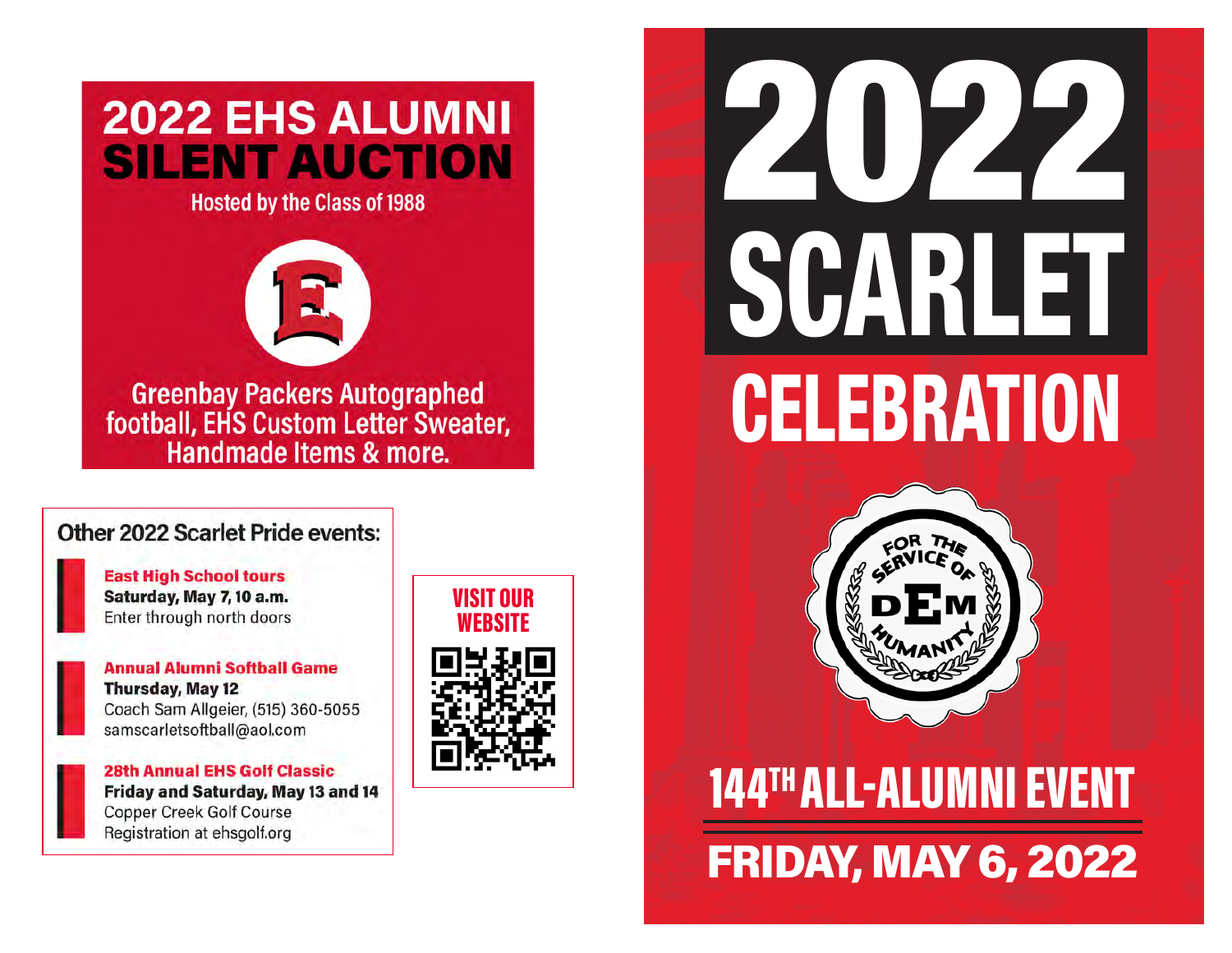# THANK YOU TO OUR CELEBRATION SPONSORS: FIGHT SONG



**OWA** Association of **Independent Colleges** and Universities









Balduchi

Law Office, P.C.



Oddredo Life the Using Your Lived A



lowa

State

**75 YEARS LOCAL** 





**Copy** 

**Systems**  $Inc$ 







We have the right to fight for East High. Our gallant teams will always try to be the best teams in the nation, although the odds are sometimes high. Fight! Fight! We love the Black and Red tradition of fighting fair and square tonight. We're going to fight, fight, fight for victory. A cheer for East! Fight! Fight!

## SCHOOL SONG

Dear East High, you are the school for me. You will always win the victory. Red and Black, to you we'll be true. And we will bring great honor to you. Hip-hooray! Here's to the Black and Red; O'er the world your fame is widely spread. Onward, we will do or die for Dear East High!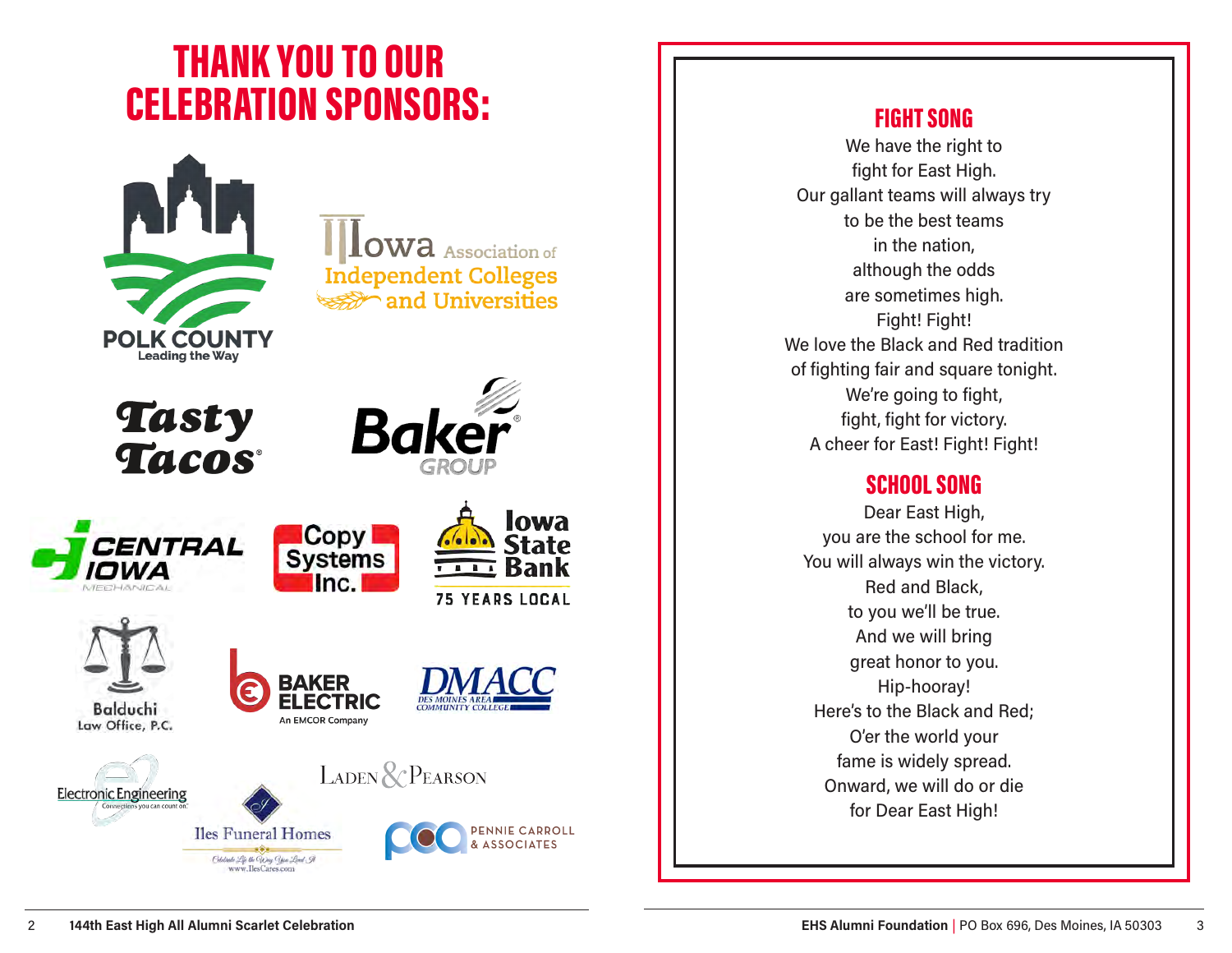# scarlet celebration

# 2022 CELEBRATION PROGRAM – 7:15 PM

| Cameron White, Band Director                                                                                                                                                            |
|-----------------------------------------------------------------------------------------------------------------------------------------------------------------------------------------|
| EHS School Song & Fight Song EHS Jazz Band & Cheerleaders                                                                                                                               |
|                                                                                                                                                                                         |
|                                                                                                                                                                                         |
| Masters of CeremoniesRoss Peterson & Andy "Danger" Von Ahnen<br>(1996 EHS graduates and local radio disc jockeys)                                                                       |
|                                                                                                                                                                                         |
|                                                                                                                                                                                         |
| 2022 Hall of Fame Awards                                                                                                                                                                |
| 2022 Scholarship Recipients                                                                                                                                                             |
| Alumni Foundation                                                                                                                                                                       |
|                                                                                                                                                                                         |
|                                                                                                                                                                                         |
| Special Reunion Classes: 2012 (10th), 2002 (20th), 1992 (30th),<br>1982 (40th), 1972 (50th), 1962 (60th), 1952 (70th),<br>1947 (75th) and 1946 (75th+1)<br><b>Oldest Attending Alum</b> |
|                                                                                                                                                                                         |
|                                                                                                                                                                                         |
|                                                                                                                                                                                         |
|                                                                                                                                                                                         |
|                                                                                                                                                                                         |

# 144<sup>TH</sup> EAST HIGH SCHOOL ALL-ALUMNI **EHS ALUMNI HALL OF FAME INDUCTEES**

1987

1972

1949

1946

1943

John Raymond, 1962 Benjamin "Babe" Witten, 1936 2008 Bill J. Boyer, 1948

2009 Connie Fulk Boesen, 1969 Carlton Peterson, 1959 Tom Hockensmith, 1974 2010 Dr. William "Nick" Palmer, Sr.,

Marsha Smith Yelick, 1962 2011

2012 Paul N. Erickson, Sr., 1947 Garrett Martinus "John" Hol, EHS Custodian Timothy Hall Kelley, 1958 2013 Col. Richard "Dick" Desing,

Dr. Jack W. Hatchitt, 1943 2014 Patrick "Pat" Logan, 1979 Martha Peterson Miller,

Marcella Mack Wallace,

2015 Eric Crowell, 1976 Dennis Cameron, 1975

1990 Edward Bird, 1934 Joy Hodges, 1933 Bertha Holt, 1921 Robert Houser, 1936 Marilyn Maye, 1946 Dr. Wilbur Miller, 1941 Justice C. Edwin Moore, 1922 Maj. Gen. Harry Chandler Olson, 1936 Margaret King Priebe, 1940 Vincent Starzinger, 1905 Dr. James A. Thomas, 1957 Tom Whitney, 1962 1991 Reinhold O. Carlson, 1922 Jacqueline Armstrong Day, 1936

1992 George Drennan Fischer, 1943 G. Wallace "Wally" Lundgren, 1928 Dic Youngs, 1959 1993

```
McCeil Frazier Clinton, 1934
Dr. Robert A. MacAskill, 1939
Ronald D. Pearson, 1958
```
1994 Dr. Robert Anderson, 1946 Jerry Bishop, 1947 Dr. Stephen "Steve" Gleason, 1964 Dr. John "Jack" Wakefield, 1937

1995 Sue Olls Luthens, 1951 Fred Mathis, 1918

1996 Joseph E. Borg, 1933 Dr. Gene A. Braught, 1937 Ronald E. Hays, 1964

Steven Leo Anderson, 1971 Dr. Richard M. Caplan, 1945 Ray T. Townsend, 1930

1997

1998 Bernard John "B.J." Baker, Jr., 1942 Gloria Spillers Hoffmann, 1946

1999

Dr. John E. Cisna, 1955 Russell E. Johnson, Jr., 1948 Gerald LaBlanc, 1948 John A. McClintock, 1949 Dr. Steven R. Specker, 1963

2000 Dr. Richard W. Shropshire,

 1946 Robert A. Wright, Sr., 1943

2001 James W. Erickson, 1954 Jack Oxenrider, 1941

2002 John Burgeson, 1964

William Jensen, 1949 2003

Edwin "Lee" Allen, 1928 Robert Lord, 1946 Robert L. Mahaffey, 1952 Ellis E. Monk, 1945 Jim Williams, 1943

#### 2004

Dr. R.J. "Dick" Fuller, 1948 Harvey "Jock" Johnson, 1967 Donald Taylor, Sr., 1941

#### 2005

Udell Cason, 1960 Ralph Maigaard, 1950 Jean Anderson McKinney, 1954 William Paterson, 1963 Richard Tuller, 1952

#### 2006

J.F. "Jack" Rider, 1946 John Skinner, 1936 Paul L. Sloan, 1946 George W. Sullivan, 1949

2007 Brig. Gen. Steve C. Bogle,

 1975 Dr. John H. Dawson, 1944 John V. Hartung, 1958

Courtney Maxwell Greene, Dr. Vincent Lewis, 1967

#### 2017

Judy Bennett Anderson, 1961 Sharon Tomlinson Link, 1978 Dr. Katherine "Katie" Murphy, 2001

#### 2018

George Formaro, 1986 Brig. Gen. Randy E. Greenwood, 1978 Del "Saxman" Jones, 1968 Timothy Pearson, 1968 Dr. Ronald D. "Doc" Rietveld, 1955 Julie Christiansen West, 1976 Greg Alan Williams, 1973 Art Wittern, 1956

#### 2019 Mark Clark, 1976

Dr. John Lingenfelter, 1946 Dennis C. Ross, 1956 Gary Wayne Rourke, 1971 Tom VanHon, 1951 Lowell B. Kramme, 1952 Doris McCarty Merrill, 1939 Randy Peterson, 1969 Shari Walling, 1979

#### 2020

Daniel P. Finney, 1993 Lowell A. Long, 1975 Lyle L. Simpson, 1956 Marilyn Dennis Wilson, 1950 (January) Marvin J. Wilson, 1970

#### 2021

Ron Anderson, 1966 B.J. Baker, III, 1976 Bill Eisenlauer, 1971 Scott Helverson, 1981

#### 2022

Paul Rogness, EHS Golf Classic founder & organizer Peter W. Rounds, 1959 Gary H. Sheldon, 1962

#### Dr. John A. Williams, 1960 2016

Dr. Don C. Green, 1941 Kathy Johnson Kahler, 1972 John Lethcoe, Jr., 1960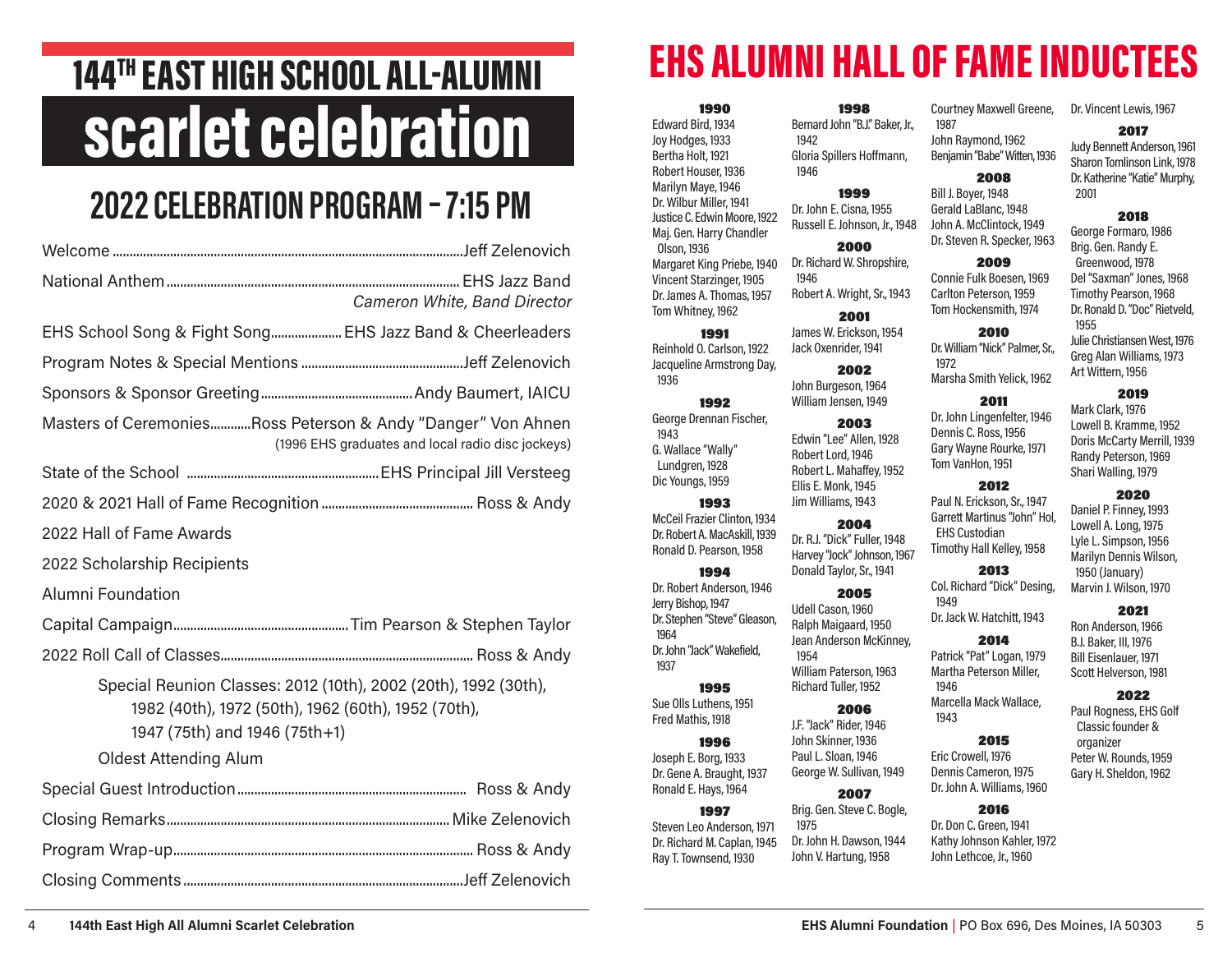# 2022 HALL OF FAME INDUCTEES 2022 HALL OF FAME INDUCTEES



PAUL ROGNESS, HONORARY EHS **SCARLET** EHS Golf Classic founder & organizer

If you live on the East side of Des

Moines, odds are that you know the name Rogness. Maybe you went to East with one of the Rogness kids, or maybe you were one of the lucky golfers at Copper Creek who stopped by the house on the ninth hole for one of Noreen's homemade snacks. So many people in the East community have been impacted by the Rogness family, especially the patriarch, Paul.

Rogness is not a lifelong Eastsider, growing up in Lake Park, Minnesota. Rogness married his high school sweetheart and joined the Navy. He served a tour of duty on the USS Laffey Destroyer during the Vietnam War. After his service, he attended Concordia College and started a family. A job with Lipton Tea brought the Rogness family to the Eastside of Des Moines where they have been making an impact ever since.

The Rogness children, Chris ('85), Steph ('88), Matt ('89) and Barrett ('92), are all proud East High graduates. "Way back in the 80's when our only daughter, Stephanie, played basketball for East, my wife and I joined the East High Booster Club. Later, our youngest son, Barrett, excelled in baseball at East and our dedication continued. We met

people from the community who were fully intent on making East High #1 in everything. It was then I knew this was a special community," Rogness said. Although he did not graduate from East, he wanted to stay involved and give back to the East community after his children graduated. In 1994, Rogness helped organize the first East High School Golf Classic. This yearly event serves as a fundraiser for the school. Each year, the tournament has continued to grow in participation and sponsorship. In 2021, more than 300 golfers participated, raising over \$40,000 for East High School. Last year's total brought the total amount raised to nearly \$700,000. The money raised at this event helps fund special projects for current East High School students. The 2022 event will be the 28th consecutive outing. Paul and his wife, Noreen, built their dream house and moved from the Eastside to Pleasant Hill to be closer to the golf course.

Outside of his service to East High School, Rogness has been a leader in the Mid-Iowa Council of the Boy Scouts of America since the 80s and remains on the board of directors. His service to BSA earned him the prestigious Silver Beaver award in 1984. Rogness also serves on the board of Luther Park Community and Prairie Meadows.

Rogness is a living example of the motto, "For the Service of Humanity."



#### 1959, has embodied the Scarlet Motto "For the Service of Humanity" his entire life. Rounds spent 56 years as a public servant for the city of Des Moines.

The lessons he learned at East carried him through the rest of his life. "My years at East and interactions with those around me, in classes, in sports and even walking the halls, gave an appreciation for others. It continued to be a feeling of respect," Rounds said.

In 1964, Rounds joined the DMPD. During his 49 years of law enforcement, Rounds served as a patrol officer, a detective, school liaison officer, Sergeant, Sergeant in charge of recruit training. When Rounds was promoted to Lieutenant, he spent the next 15 years commanding night patrol, the Police Academy Advanced Training Unit, traffic unit, inner city foot patrol, crime prevention unit, tactical unit. Next, he was assigned as the Commander of the Special Assignment Section of the Criminal Investigation Division then the Commander of the Crime Prevention Unit. His last command as Lieutenant was a two-and-a-half-year assignment with the Vice/Narcotics Unit. Finally, in 1990, Rounds was promoted to Captain. For the next three years, he led night patrol and spent the final three years of his career as Commander of the Des Moines Police Academy. Upon retirement in 1996, Rounds worked for two years as a Contract Guard with the U.S. Marshall service, transporting federal prisoners to neighboring states. In 1998,

Rounds began as an investigator for the Polk County Attorney's office. He worked in this role for 14 years, retiring at the age of 71.

Outside of law enforcement, Rounds also volunteered as a co-chair for the City of Des Moines Employee United Way campaign, was the Salvation Army Bell Ringing coordinator for DMPD employees, served as an assistant Scout Master for Boy Scouts of America, Coached for Grandview Little League and was the Religious Education Coordinator and Board of Education member for Saint Peter's Catholic Church.

Rounds played football for the Scarlets as a sophomore, junior and senior, but wrestling was Rounds' forte. As a senior, Rounds was City Champion, District Champion, placed fourth in the state meet after losing by just one point in the semifinals, despite having a separated shoulder.

After high school, Rounds attended the University of Iowa, where he was recruited to wrestle, then transferred to Simpson College to focus on his education. After battling injury, Rounds wrestled for Simpson, placing third in the conference. Rounds went on to earn a BGS degree in 1975 and a Master of Public Administration degree from Drake University in 1988.

Rounds married Penny Brandsfield in 1962. The two had four sons. Tim and John graduated from East while Scott and Ed graduated from North, like their mother.

Continuing to live his life in the "Service of Humanity," Rounds feels these words have deep meaning. "Living my life not only for the benefit of my family and myself, but also for the people around me," he said.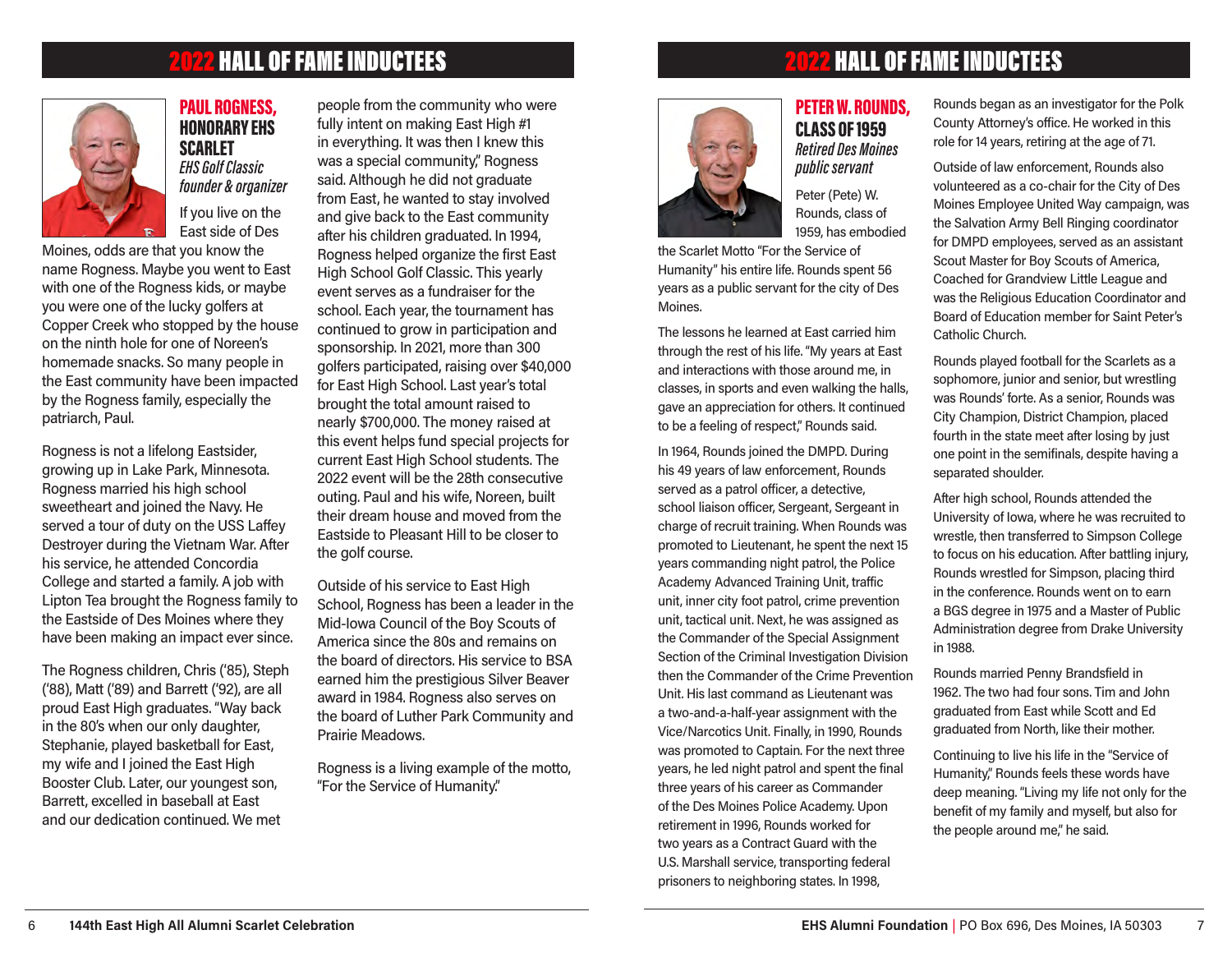# 2022 HALL OF FAME INDUCTEES



GARY H. SHELDON, CLASS OF 1962 Retired elementary school principal

For Gary Sheldon, class of 1962, East High School

was just the beginning of his journey in education at Des Moines Public Schools.

After graduating from East, Sheldon earned his undergraduate degree from Drake University in 1965. This kicked off a 37-year career in which Sheldon would teach at Mitchell, Casady and Phillips Elementary Schools and serve as principal of Park Avenue, Pleasant Hill, Mann, Hubbell, Moulton and Moore Elementary Schools. Sheldon also earned his M.S. in Education, Ed. S., Specialist in Education and Ed. D., Doctor of Education at Drake University. After his retirement, Sheldon began supervising student teachers for Iowa State University for 18 years until the start of the pandemic in 2020. Sheldon acknowledges the education he received through Des Moines Public Schools helped launch his own successes as an educator.

"I had great teachers at Wallace, Amos, and East and throughout my life and career I've been able to go back to them. Those teachers became my sounding board. No one would believe the wisdom they shared and the support they have provided," Sheldon said.

Sheldon met his future wife, Sandy Sorenson, when they were sophomores at East High School. The couple went on to have three children, Suzi, Steve and Sarah. The three were raised as

Eastsiders while living in West Des Moines. In life, Sheldon says experiences have always been more important than things. Rarely missing his children's sports and activities, Sheldon enjoyed watching his grandsons play sports for Pella Dutch, Gustavus Adolphus and Central College.

"I met my future wife while attending East High. Meeting and marrying her allowed me to become the person I am today," Sheldon said.

Sheldon is the proud organizer of "The Wallace Memories Project." At his 50th East High School reunion, Sheldon collected contact information of his Wallace Elementary School classmates. Through email exchanges, Sheldon found out that one of their teachers from Wallace was still alive. This sparked interest in the project. between November and mid-April 2021, daily emails were exchanged between former classmates on several topics stemming from their experiences at Wallace. Sheldon compiled the memories and sent them back to his classmates, giving them a chance to add to the story. The book ended up with 389 pages of memories covering 88 different topics. "Each classmate received a hard copy of the "Wallace Memories 1949 - 1956" report. They were asked to give their report to someone who would, hopefully, be alive in 2049 who could share it with others to let them know that Wallace Elementary was an exceptional school with exceptional teachers and to let them know what it was like being a child growing up immediately following World War II," Sheldon said.

# SPECIAL RECOGNITION

#### CLASS OF 1946 FROM GLORIA HOFFMAN 1946 – 75 +1 years (JANUARY & JUNE CLASSES)

From the Classes of 1946,

Greetings to our classmates, near & far, and to all East High Alumni. After 75+ years, we are small in numbers, but mighty in spirit and pride in



being East High grads. We truly have exemplified, "For the Service of Humanity."

Greatest achievement as a class:

• Endowed a \$500 scholarship for our 50th reunion (one of the first classes to do so and many more have followed.) Contributions and memorials over the past 25 years now total \$50,691, endowing a scholarship of \$2,500 beginning this year. In addition to that, two classmates and their alum spouses have endowed scholarships.

Classes of 1946 have produced (as far as we know, across the USA):

- • Medical Field: thirteen doctors, two psychologists, two pharmacists, and many nurses
- **Education:** many teachers, three school Principals, one Superintendent of Schools, and four professors

#### Special Contributions

Dr. Bob Anderson: First EHS Team Doctor. Served 37 years and helped develop statewide program.

#### Other claims to fame:

• In the Entertainment World: Marilyn Maye is still singing in New York and, on occasion, Lake Okoboji and Des Moines.

#### Activities:

April 28, 2021: Eight June grads and one January grad plus eight guests had lunch at Greenbriar Restaurant. It was a very happy and festive time. Dr. Dick Shropshire came all the way from Wisconsin. The gathering was featured on Channel 8 TV with everyone singing the EHS School Song.

Many thanks to the EHS Alumni Association for helping make this a very special occasion. Sincerely, Gloria Hoffman

- **Ministry: four clergy** Law: one **Elected Officials: two**
- Plus, many leaders in business and industry
- Dr. Dick Caplan: Retired as ISU Professor of Biomedical Ethics and Medical Humanities. (Endowed Chair honors his work)
- Three past Presidents of the EHS Alumni Association
	- Nine inducted into the EHS Hall of Fame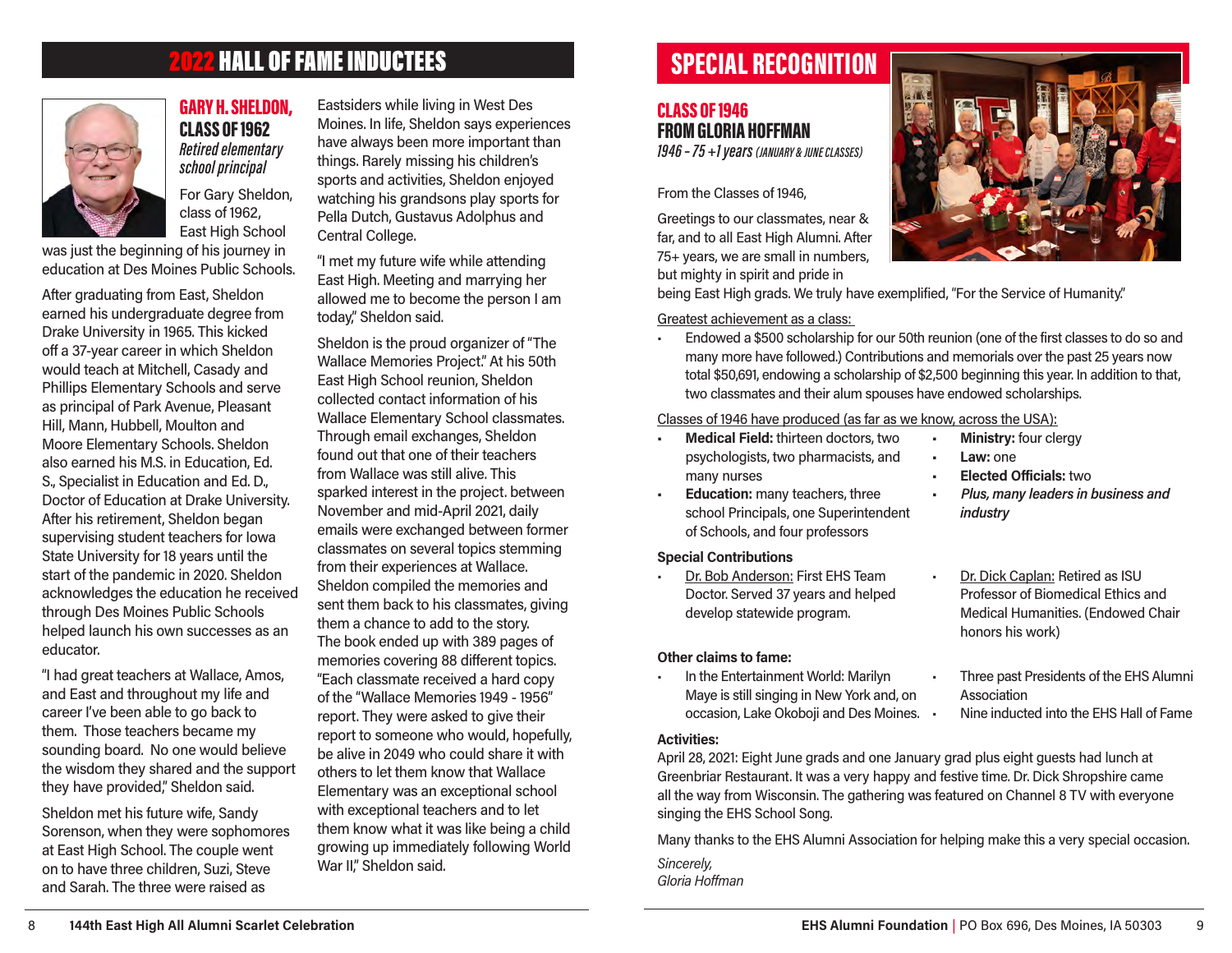## 2022 EAST HIGH SCHOOL ALUMNI FOUNDATION SCHOLARSHIP RECIPIENTS

The East High Alumni Association and Foundation are very proud to recognize the 2022 East High School scholarship recipients. This year, 90 exceptional graduating seniors will receive scholarships totaling over \$213,400! This is a huge testament to the support of our graduates and their future by our Alumni. Thank you to all who make this incredible effort happen!<br>
The EHS Alumni Association lost many members in 2021 and they are sorely missed.

Shukri Abdirahman Ghaith Abdulmahdi Devaki Adhikari Abigail Akers Lily Alvares Jenifer Andrade-Hernandez Isabella Arellano Sara Arias Rose Batungawnayo Jennifer Berber-Marquez Jacob Biondi Alexuis Bloomer Amaiya Briddell Alexis Brown Ronnasia Calaway Molly Ann Cam Idania Carrillo Alana Chanthavong Lesly Chavez Keiry Chavez-Alvarado Taylor Cobb Keyshallz Cruz Hernandez Jesus DeLeon McKenna Dolphin Me'Lisa Dudley Remmi Dyer Saddig Elamin Taelyn Fisher Lillian Garcia Keiana Giboo Jamie Gomez

Jonathan Gonzalez Braden Gordan Cassandra Greeenwood Lena Griswold Catherine Guerra Caballero Christa Hall Brayden Hayworth Rocio Hernandez Alea Hoof Ashlynn Hudrick Annie Huynh Furaha iddi Leslie Jacobo Kartik Kalra Eh Kaw Caden Kingery Caden Kline Ibrahim Kowdi Gracie Krumrey Jimmy Le Thao Vy Le Kong Lee William Leiva-Mercado Isabella Lopez Jaden Luong Anthony Luvan Steven Yohalmo Magana Catalan Leslie Marquez Carolina Mendoza-Medrano

Tonatiuh Merlos-Rojas Makaya Meyer Marc Morales Wilfrido Morales Rivas Luis Enrique Moreno Jr America Munguia Oscar Nazarit Arlene Neppl Vizcarra Ostun Korbin Panyanovong Sierra Pilate Savannah Pinckney Manisha Rai Jocelyn Ramirez Rylee Roberts Emma Rounds Mason Sackpraseuth Mohamed Saidu Aracely Sandoval Davila Caitlyn Saturno Jasmine Sickels Daniela Solis Morgan Stout Saybah Tennih Tate Thach Skyler Walker Nicholas Withee Evan Wood Hayden Young Iqro Yussuf

# SPECIAL RECOGNITION TO OUR OLDEST ALUMS

We will honor our oldest attending alums at this year's Scarlet Celebration. They will be announced at the event.

# MEMORIALS

Many of you have submitted donations in their memory and we thank you.

If you are interested in making a donation to the Foundation in memory of someone who has passed or in honor of their serving, whether they are an East High graduate or not, please reach out to us at info@desmoinesehsalumni.com or visit our website to make a donation.

Thank you to everyone who has donated to honor their loved ones.

# HALL OF FAME & REMODELED AUDITORIUM

All Hall of Fame Inductees are now featured on the Hall of Fame walls at the high school. They are re-framed and placed on newly painted walls. New signs were made by Joleen Weller, EHS art teacher. Jessica Perez, EHS student, assisted in re-framing all the photos, and Anthony Arroyo, class of 2017, took additional photos in and around the school, including the remodeled auditorium. The HOF pictures/ frames were installed by Derek Twogood and Victor Ruacho, EHS custodians.

A special shout out goes to Kathy Johnson Kahler (1972) and Cindy Lankford Sorrell (1967.) They worked countless hours re-designing the walls and overseeing the updates, doing a wonderful job of showcasing our Hall of Fame inductees.

The Hall of Fame project was done in memory of Tom VanHon, a dedicated and involved East High School Alum from the class of 1951. He would be proud to see how it looks! The Hall of Fame walls and the remodeled auditorium can be viewed during the tour of East High, on Saturday, May 7th at 10 am.

# DO YOU HAVE EHS YEARBOOKS YOU WOULD LIKE TO DONATE?

The Alumni Association is collecting past yearbooks and offering them for sale to raise money for the Journalism Department. Cost to purchase will be based on the quality of the yearbook. If you have yearbooks to donate or are interested in purchasing one, email us at info@desmoinesehsalumni.com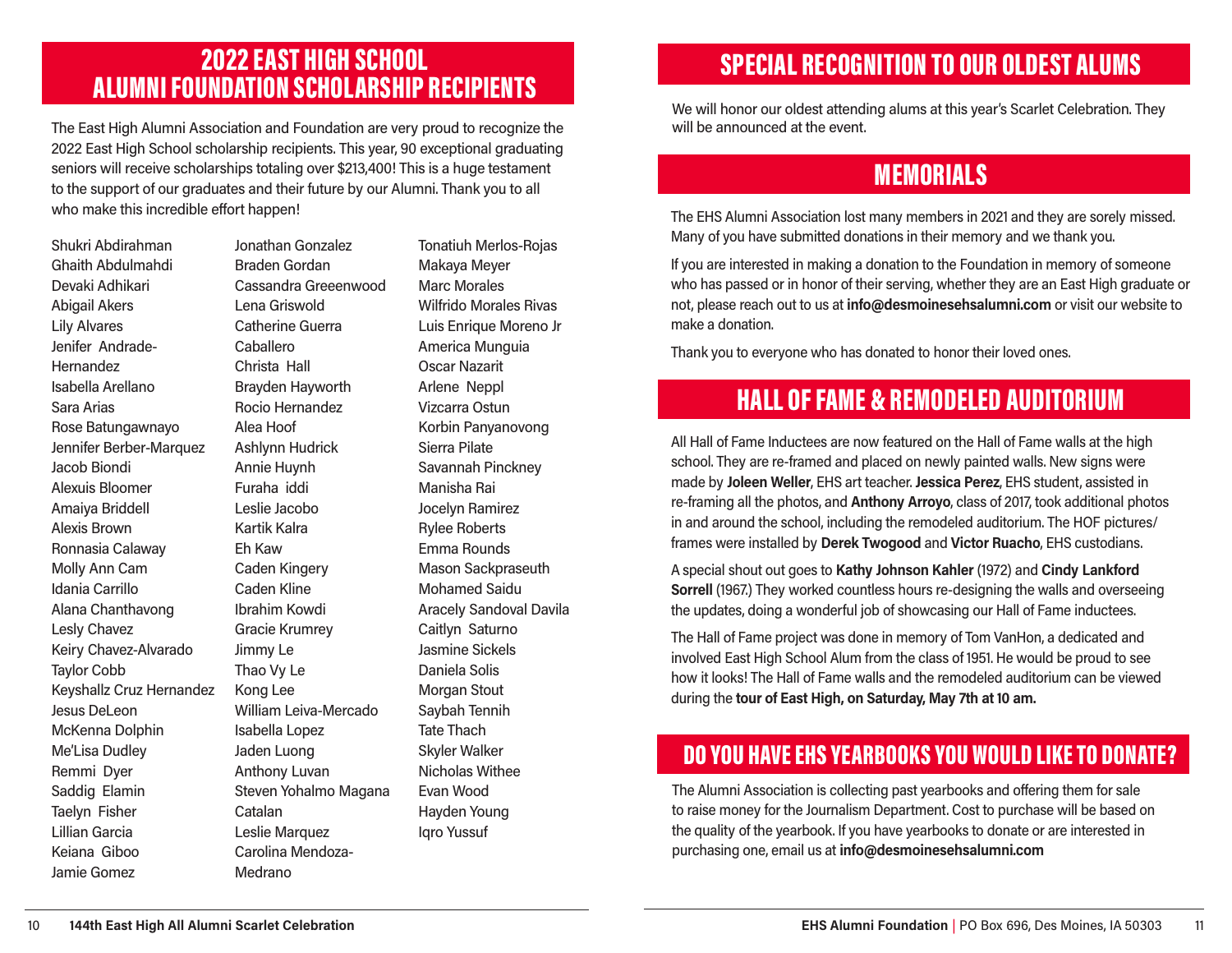# SPECIAL THANKS

#### 2022 SCARLET CELEBRATION SPONSORS

Thank you to these local businesses who have made a monetary or in-kind donation to sponsor the Scarlet Celebration: Polk County, the Iowa Association of Independent Colleges & Universities, Baker Group, Tasty Tacos, Central Iowa Mechanical, Iowa State Bank, Balduchi Law Office, Copy Systems, Inc., DMACC, Electronic Engineering, Iles Funeral Home, Laden & Pearson, and Pennie Carroll & Associates.

We would like to thank Boesen the Florist for providing roses for the scholarship awards ceremony and the Scarlet Celebration – and also decorations for the graduation ceremony.

Finally, a sponsor shout out to Julie Christiansen West '76 (West Works) for her marketing expertise and to her husband, Brent Isenberger (Brent Isenberger Photography) for his video talents

#### 2021-2022 EHS Alumni Foundation Board

| Jeff White, 1987, President      | Carla Simpson Ruble, 1988, treasurer |
|----------------------------------|--------------------------------------|
| Connie Fulk Boesen, 1969         | Steve Taylor, 1966                   |
| Elaine Augustin Castelline, 1976 | Kris Miller Young, 1969              |
| Leslie Bryant Mayo, 1987         | Jeff Zelenovich, 2003                |
| Dave Penake, 1997                | (Association president)              |

#### 2021-2022 EHS Alumni Association Board

| Jeff Zelenovich, 2003, President | Kathy Johnson Kahler, 1972           |
|----------------------------------|--------------------------------------|
| Kent Balduchi, 1976              | David Maxwell, 1989                  |
| Dawn Campbell, 1994              | Carla Simpson Ruble, 1988, treasurer |
| Tom Crawford, 1982               | Stacey Zelenovich Thompson, 1999     |
| Tracey Gabriel Foley, 1987       | Julie Christiansen West, 1976        |

#### 2022 Scarlet Celebration Committee

| Jeff Zelenovich, 2003            | Connie Fulk Boesen, 1969      |
|----------------------------------|-------------------------------|
| Kris Miller Young, 1969          | Kathy Johnson Kahler, 1972    |
| Jeff White, 1987                 | Julie Christiansen West, 1976 |
| Stacey Zelenovich Thompson, 1999 | Sharon Tomlinson Link, 1978   |

## SPECIAL THANKS

#### 2022 Scholarship Committee

Leslie Bryant Mayo, Scholarship Committee Chair, 1987 Jeff White, 1987 Connie Fulk Boesen, 1969 Dawn Campbell, 1994 Kim Kemp-Cheeks, 1984

#### 2022 Marketing Committee

Jeff White, 1987, Chair Tracey Gabriel Foley, 1987 Kathy Johnson Kahler, 1972 Rebecca Novak, 2014

#### 2022 Hall of Fame Committee

Kathy Johnson Kahler, 1975 Cindy Lankford Sorrell, 1967

Tracey Gabriel Foley, 1987 Kate Goodrich Safris, 1993 Kathy Johnson Kahler, 1972 Cindy Lankford Sorrell, 1967 Steve Taylor, 1966 Joe Van Haalen, 1987

Kendrew Panyanouvong, 2014 Laura Stewart, 2000 Julie Christiansen West, 1976

## ADDITIONAL THANK YOUS

A HUGE shout out to Jeff White (1987), the EHS Alumni Foundation President. He has been the glue that has held our organization together over the least several years; dealing with the pandemic, taking the reins when needed, and always the even-keeled leader that makes everything happen. We have been so fortunate to have him lead us to success.

Special thanks go to Jill Versteeg, EHS Principal, and Natalie Madsen and Lauren Brandt-Erickson, EHS Counselors, for their dedicated help. We value our partnerships with them and all that they do to teach, guide and promote East High students.

We also want to thank Warren Brown, EHS Technology Education Teacher, for providing the wooden plaques for our Hall of Fame inductees.

Finally, special thanks to Golf Cars of Iowa for the golf carts and UnityPoint at Home for providing wheelchairs for the Scarlet Celebration.